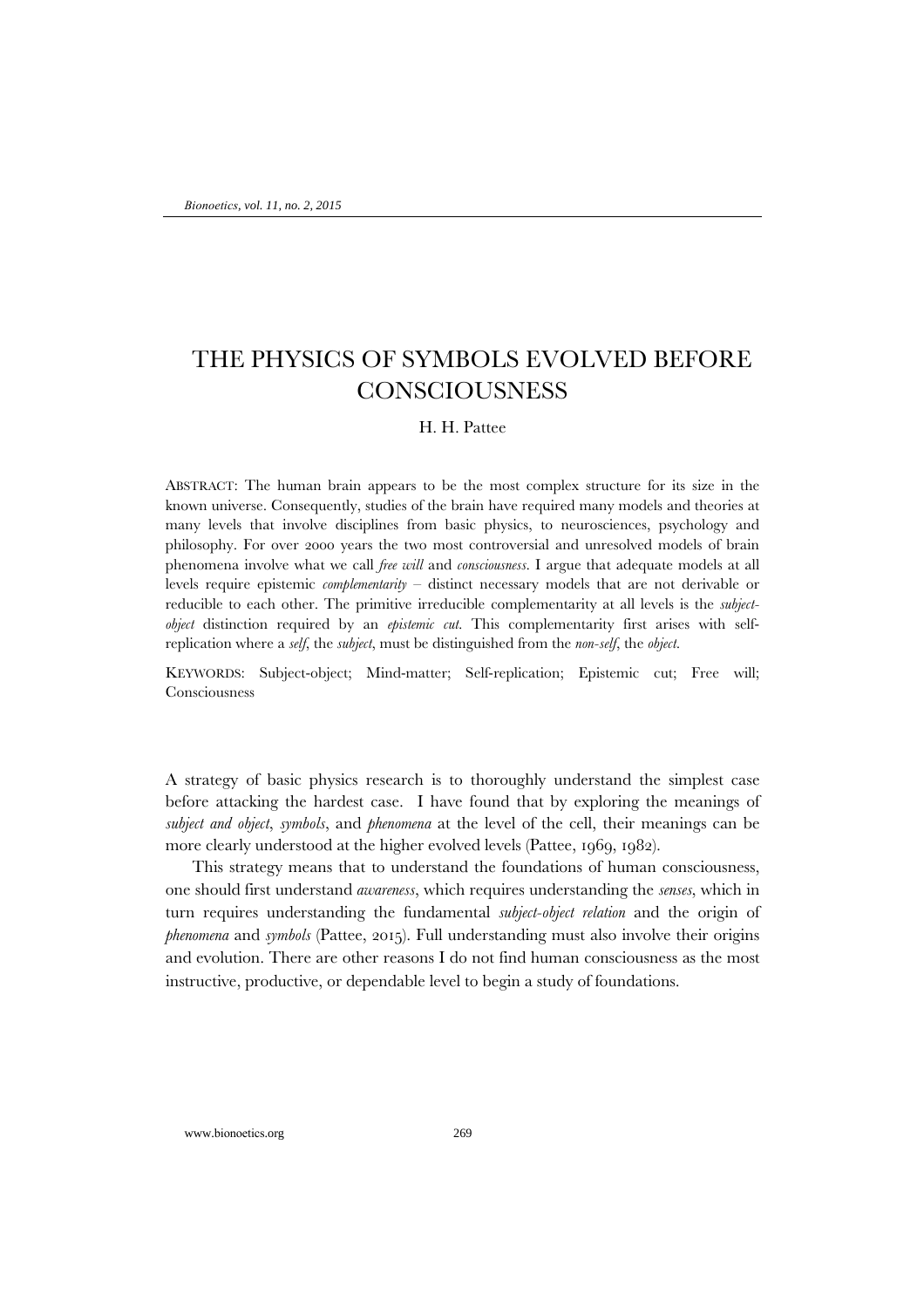**First**, from an evolutionary perspective consciousness, as understood at the higher levels, does not appear to have any necessary role in any individual organism being alive.<sup>[1](#page-1-0)</sup>

**Second**, there is very little knowledge, and certainly no agreement, about when or why any level of self-awareness or consciousness first evolved. **Third**, the cognitive sciences now provide convincing evidence that the phenomena that appear to our conscious mind are only a small fraction of the brain's unconscious perceptual and cognitive activity. There are many levels of consciousness, and what appears at any conscious level is under the control of the unconscious brain. We have no dependable *subjective* access to any of the preconscious processing that results in conscious phenomenon (e.g., Churchland, 2002; Changeaux and Dehaene, 2011).

Fourth, most of our basic sensorimotor activities are unconscious, such as grasping, walking, gesturing, etc. At higher cognitive levels there is also good evidence that great discoveries in mathematics, physics, and creativity in the arts arise in the unconscious mind by unknown abductive search and incubation processes that appear in consciousness as a sudden epiphany.<sup>[2](#page-1-1)</sup>

**Fifth**, conscious attempts at introspection are often deceptive and always reach a dead end.

**Sixth**, there is no fundamental physical theory that involves a conscious observer. This includes quantum measurement.

**Finally**, in context of the long-term evolutionary future of our species, the adaptive value of phenomena appearing to human consciousness is far from clear. The expressions of conscious thought, which include reason, religion, the arts and sciences are certainly impressive, and are considered as the species' greatest accomplishments. On the other hand, they are also responsible for deadly ideological conflicts and Promethean technologies that over evolutionary time scales have no certain or obvious survival value. So far, the lower species that lack the human level of consciousness have a far longer record of survival.

The phenomenologist's first objection to this approach is to point out that all our knowledge, including theories of evolution, physics, and the neurosciences, is still

<span id="page-1-0"></span><sup>&</sup>lt;sup>1</sup> "It [individuality] depends not on consciousness, but on *being*; not on thought, but on *life*; it depends on the individual's empirical development and manifestation of life, which in turn depends on the conditions existing in the world" (Karl Marx, 1895).

<span id="page-1-1"></span><sup>&</sup>lt;sup>2</sup> "It is certain that the combinations which present themselves to the mind in a kind of sudden illumination after a somewhat prolonged period of unconscious work are generally useful and fruitful combinations . . . all the combinations are formed as a result of the automatic action of the subliminal ego, but those only which are interesting find their way into the field of consciousness" (Poincaré, 1914).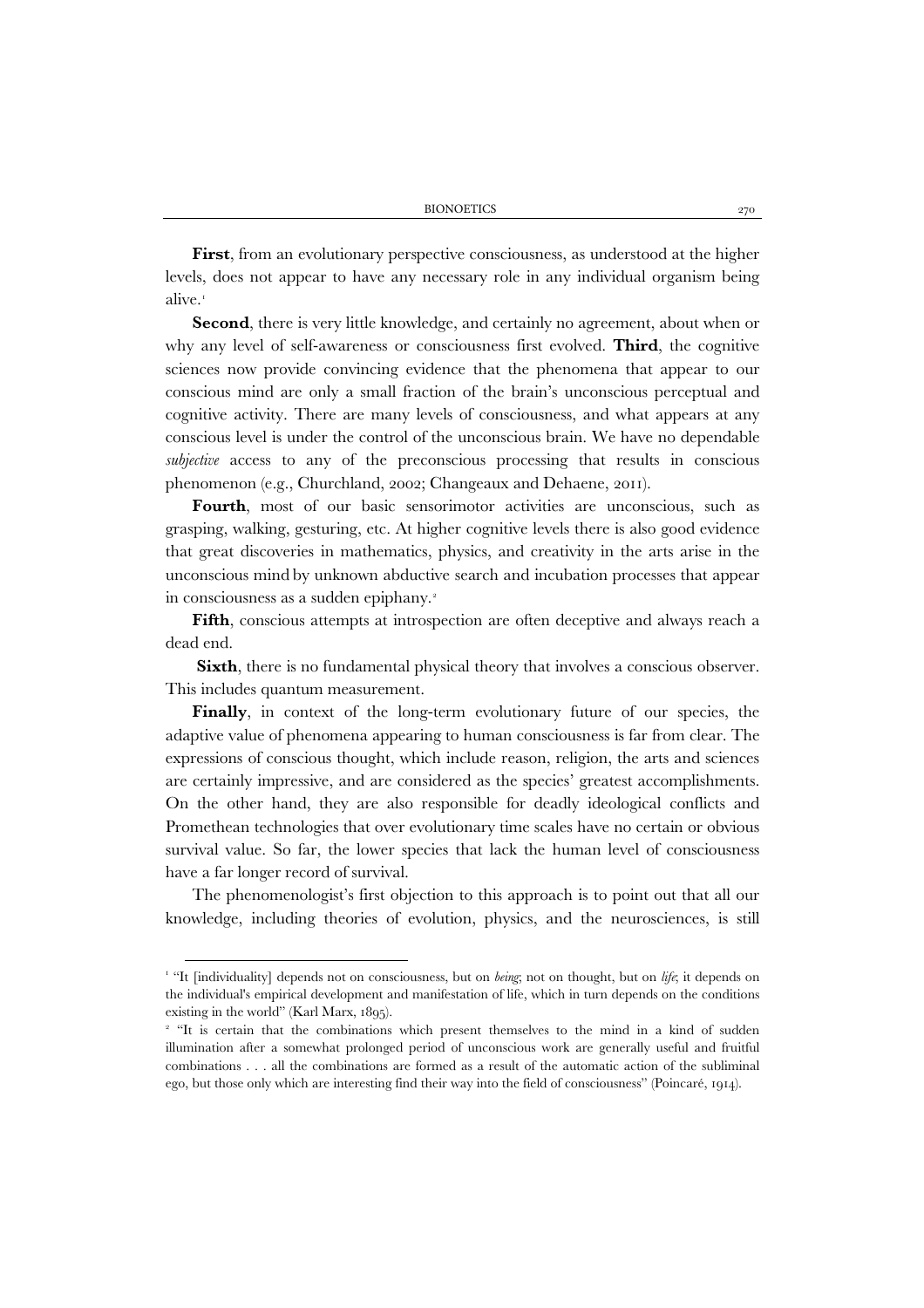H.H. PATTEE 271

ultimately derived from subjective human phenomena, which are our only source of experience. This is obviously the case, but to the physicist this raises the most interesting problem. The interesting problem is how these subjective phenomena correspond to what does not depend on subjective experience. Physics call this objective knowledge. Any concept of *subject* or *self* implies the existence of an *object* or *non-self*. For physics the relation of subject to object has always been the fundamental problem.

Of course this problem implies an epistemology that recognizes the *subject/object* distinction, and that is the issue I am going to discuss first because it is the basis of the interpretations of quantum mechanics.

*Interpreters of quantum mechanics very often do not distinguish the unique quantum mechanical problems from the general epistemic problems that apply to all knowledge.* Here are four important general examples: (1) the subject-object epistemic cut, (2) reversible vs. irreversible models, (3) deterministic vs. probabilistic models, and (4) general complementarity of models.

It is the *subject/object* distinction that stands out in the measurement problem in quantum mechanics because the *object* requires a quantum description and the *subject* requires a classical description. Where this essential distinction is made Heisenberg called the *Schnitt*, John Bell called the *shifty split*, and I call the *epistemic cut* to emphasize that it is not an ontological dualism.

What is often not understood is that the subject-object distinction and the epistemic cut is not just a problem of quantum mechanics. Born, von Neumann, and others have explained why *there must be an epistemic cut in any measurement process*. The reasons are: First, no laws can tell you what to measure or when to measure it. Second, measuring devices are special *boundary conditions*, and like *initial conditions* they are not derivable from or reducible to laws. Von Neumann explained that lumping system S and measurement apparatus M as one system  $(S + M)$  without a cut would require a new  $M<sup>r</sup>$  to measure new initial conditions – a process leading to an infinite regress.

Von Neumann's point was that this regress can be terminated only by choosing, seemingly arbitrarily, an *epistemic cut* – a separation of the *system* and *measuring device*, or more specifically, the separation of the *record* of a measurement (a *symbol*) from the physical event the symbol represents. This is not just QM. It is a requirement for any empirically testable theory.

That this boundary [the cut] can be pushed arbitrarily deeply into the interior of the body of the actual observer is the content of the principle of the psychophysical parallelism -- but this does not change the fact that in each method of description the boundary must be placed somewhere, if the method is not to proceed vacuously, i.e., if a comparison with experiment is to be possible. (von Neumann, 1955, p.420).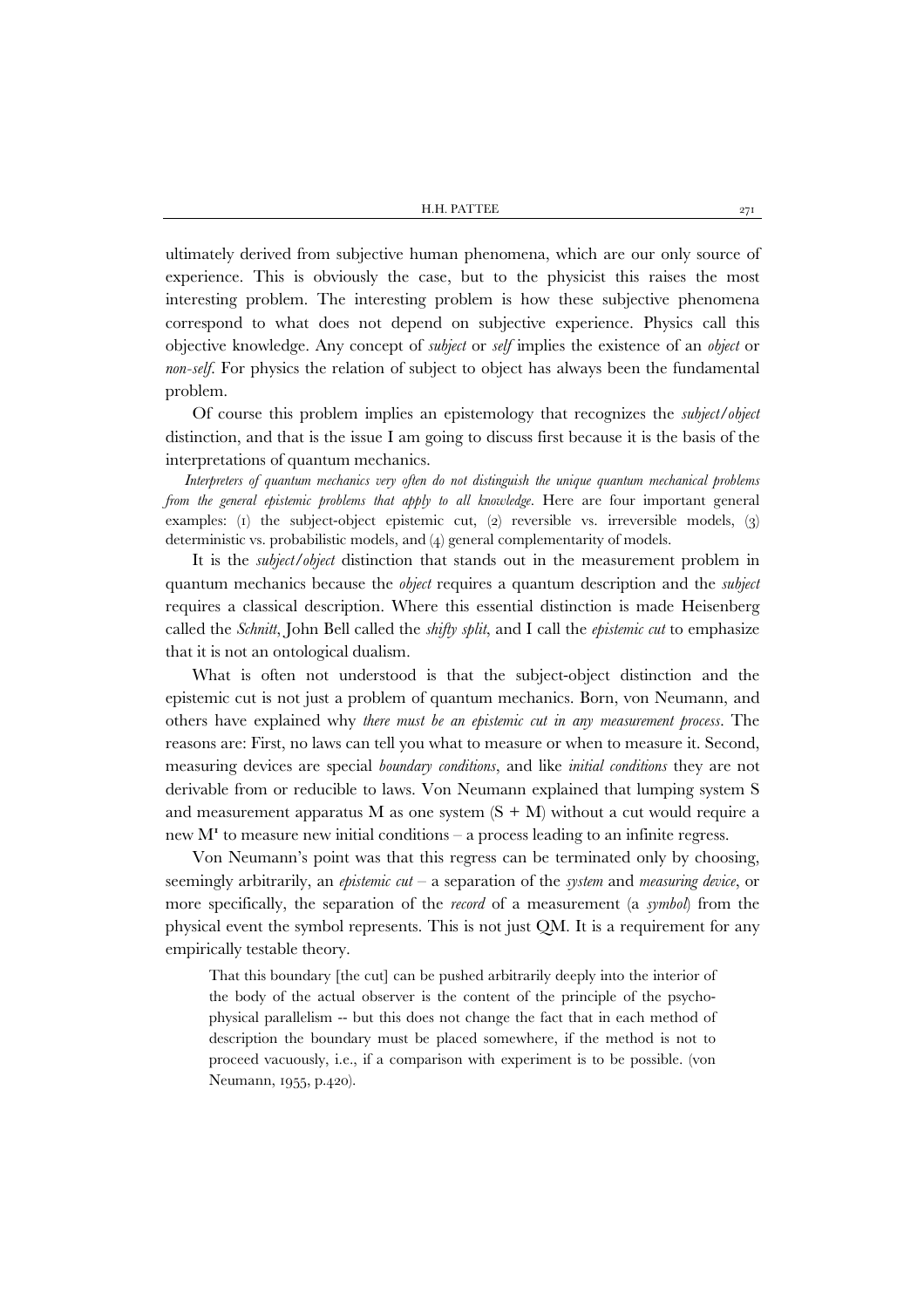BIONOETICS 272

QM has nothing to do with the necessity of an epistemic cut.

My second issue is the reversible/irreversible complementarity. All treatments of quantum measurement emphasize the reversibility of fundamental laws and the irreversibility of measurements. But this is the case for a*ll* measurements (detections, records, symbols, etc.). *All* microscopic laws are reversible. The logician Emil Post noted that symbols have no dynamics. Symbols are created in time but preserved as timeless structures. All results of measurements are symbols. The reversing of a symbol is meaningless, because the symbol's relation to its referent is only an interpreter's convention. Again, quantum theory has nothing to do with measurements being irreversible.

The third issue is the "collapse of the wave function", also considered a central issue in quantum measurement. But again, in any irreducibly probabilistic model there will be an epistemic "collapse" of the state's probability distribution with any new information, i.e., measurement. This is a more obvious problem in QM, but it is a property of all probabilistic models.

Born explained that classical physics was probabilistic because measurements cannot be exact. He has argued that epistemic determinism is untenable or meaningless, and that ontologic determinism is *undecidable*. Born (1959): *"In view of uncertainties concerning the initial conditions due to inevitable experimental imprecision the predictions of classical mechanics never describe a unique trajectory but rather a group of trajectories defined by a probability distribution. The true task of mechanics is to predict the evolution of this distribution with time."*

For this reason, "the concept of determinism is unacceptable" (even without Heisenberg's uncertainty).

In his Nobel lecture, Born further emphasizes the importance of fallibility.

I believe that ideas such as absolute certitude, absolute exactness, final truth, etc. are figments of the imagination which should not be admissible in any field of science. On the other hand, any assertion of probability is either right or wrong from the standpoint of the theory on which it is based. This loosening of thinking seems to me to be the greatest blessing which modern science has given to us. For the belief in a single truth and in being the possessor thereof is the root cause of all evil in the world. (C. S, Peirce would agree.)

**Einstein** would partly agree: "In so far as the propositions of mathematics are certain they do not apply to reality; and in so far as they apply to reality they are not certain."

This was his *epistemic* belief, but clearly *not his ontologic* belief.

*Any* irreducible probabilistic model cannot predict exactly the explicit symbolic outcome of a particular experiment, which while obeying the probabilistic model is not itself a probability, but a definite classical symbol. However, while the symbolic result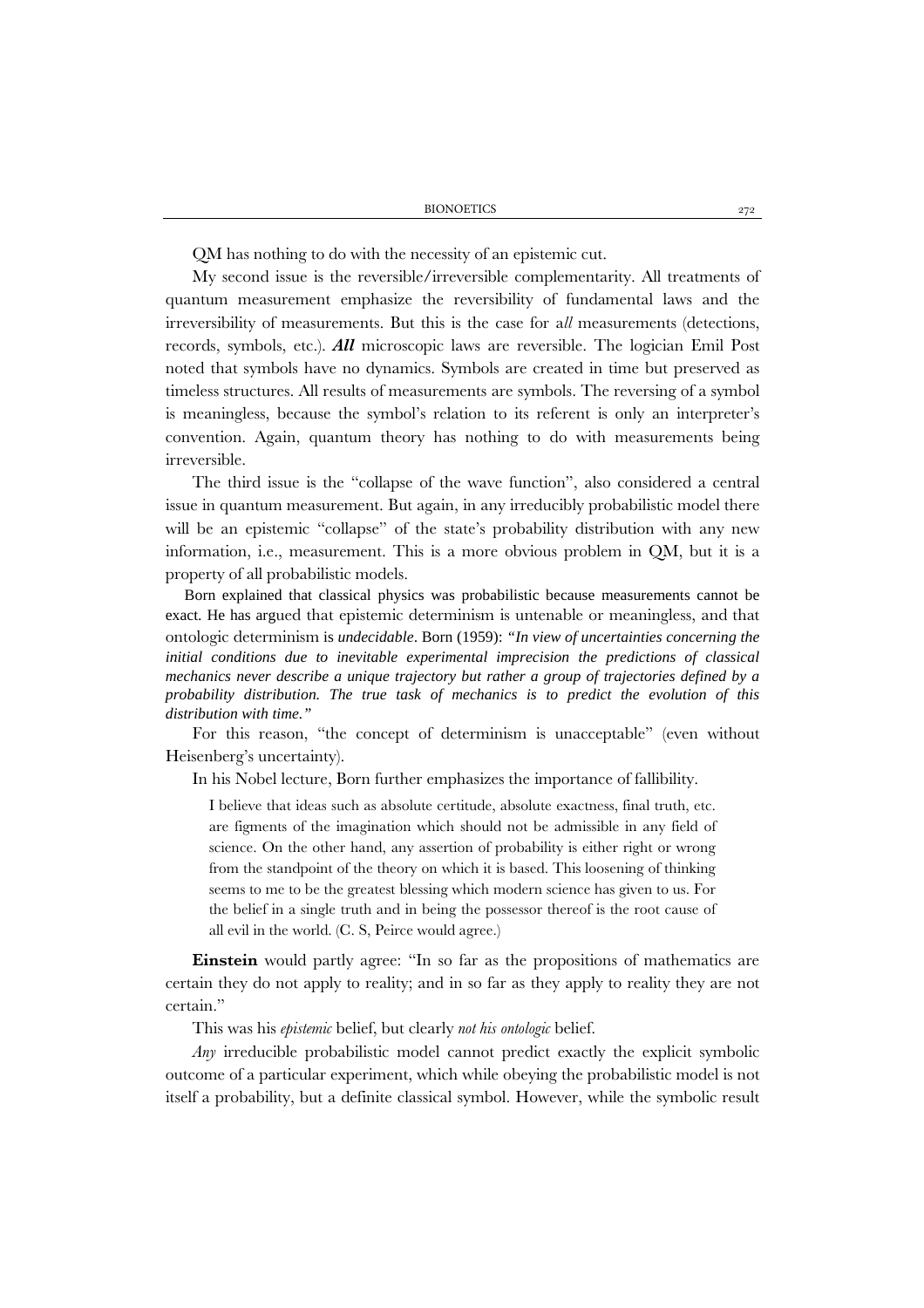is explicit, it is not exact if the measured observable is continuous. Even if the result is discrete, there is a finite probability that it is incorrect. (This was Peirce's argument for his tychism.)

According to Schrödinger and all the EPR experiments, the crucial difference (and conceptual problem) of QM is *non-locality* and *entanglement*. There is no adequate classical analogy. There is also the underlying issue of the interpretation of a probability, primarily whether it is real (objective) or nominal (subjective).

The fifth issue is Bohr's complementarity principle which was originally applied to quantum theory; but his general complementarity principle of irreducibility applies to all models. There is no model of everything. For example, you cannot *formally* derive a probabilistic model from a deterministic model (Weyl, Planck, von Neumann, see Appendix), or an irreversible model from a reversible model, or a discrete model from a continuous model. The hierarchy principle requiring different models at different levels applies to both classical and quantum theory: Different levels of organization are defined by their different models. Classical levels are particle dynamics, statistical mechanics, thermodynamics, structural chemistry, and the solid state. Lower level models apply to higher levels, but are not adequate for understanding higher levels. QM applies to all these levels, but QM *alone* is not an adequate model at higher levels. Hierarchies require complementary models. Bohr believed that *complementarity "bears a deep-going analogy to the general difficulty in the formation of human ideas, inherent in the distinction between subject and object."*

In spite of much evidence, the idea of the necessity two irreducible and often inconsistent models is often rejected on philosophical grounds. It still surprises me that the the necessity of general complementarity of models is so controversial, because it is evident that one universal model of reality does not exist, and everyone uses more than one model of their experiences even in everyday life. Nevertheless, much of the literature in many scientific fields is full of unproductive arguments over which of several complementary models is correct or superior to the others.

For example, a physicist, a phenomenologist, or any subject, can believe with confidence that the *image* of an objective lawful universe must exist as a construction of the conscious subject's material brain, which can influence matter as a boundary condition without violating these laws. At the same time the subject can with similar confidence believe that the material lawful universe existed before life and brains evolved, and therefore there are laws that are independent of the subject's consciousness, or in fact independent of life and boundary conditions. The *complementarity* of these two models is clear. Trying to eliminate either belief is a useless enterprise.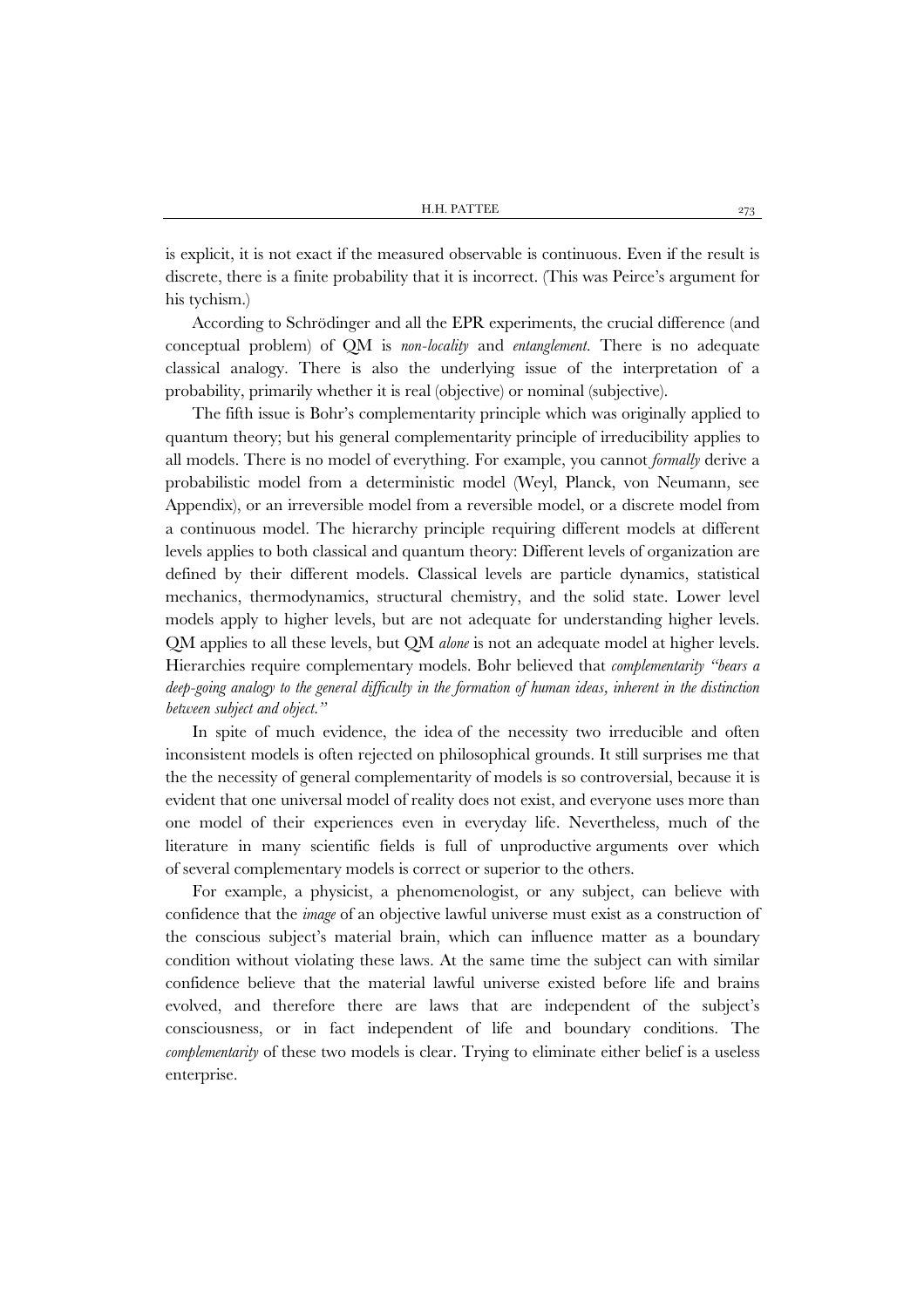BIONOETICS 274

As I mentioned earlier, different hierarchical levels require irreducibly complementary models. In physics a change of scale in space, time, or energy of several orders of magnitude usually requires new observables and a new model, and current physics models cover over 60 orders of magnitude. Also, formal mathematical structures can be interpreted as having complementary literal and metaphorical meanings. There is still no consensus on the foundation of mathematics. I believe there is a good reason: there are many necessary complementary foundations. Why should there be only one?

In biology the *structure-function* complementarity is a universal necessity. Function cannot be logically derived from only a structural description, and a structure cannot logically be derived from only a defined function. In evolutionary terms, structurefunction relations appear to be "discovered" by natural selection and often appear as frozen accidents. Animals recognize discrete objects and continuous motion in separate regions of the brain, and neither region would make sense without the other.

The general concept goes back at least to Heraclitus' *upward-downward path* describing the same path and to Aristotle's four complementary causes. Nicholas of Cusa was more explicit with his *coincidentia oppositorum −* unity of opposites. Euler pointed out that the Creator's laws can be described equally well by time-dependent efficient cause (time-dependent state-determined equations) or final cause (timeless extremum principles).

The complementarity of discrete and continuous models is a fundamental aspect of the symbol-matter problem. Evolution prepared the simplest brains to distinguish discrete objects from the continuous motion of objects, thereby allowing effective sensorimotor control. Our everyday experience as well as classical physics is based on a clear and objective distinction between discrete particles and continuous motion, which are processed in different regions of the brain. Modern science depends on artificial instruments that have extended our senses many orders of magnitude beyond what our brains can recognize without cognitive dissonance. It is not reasonable to expect to eliminate this dissonance of complementarity by adding new concepts and patterns.

> Department of Systems Science and Industrial Engineering T. J. Watson School of Engineering Binghamton University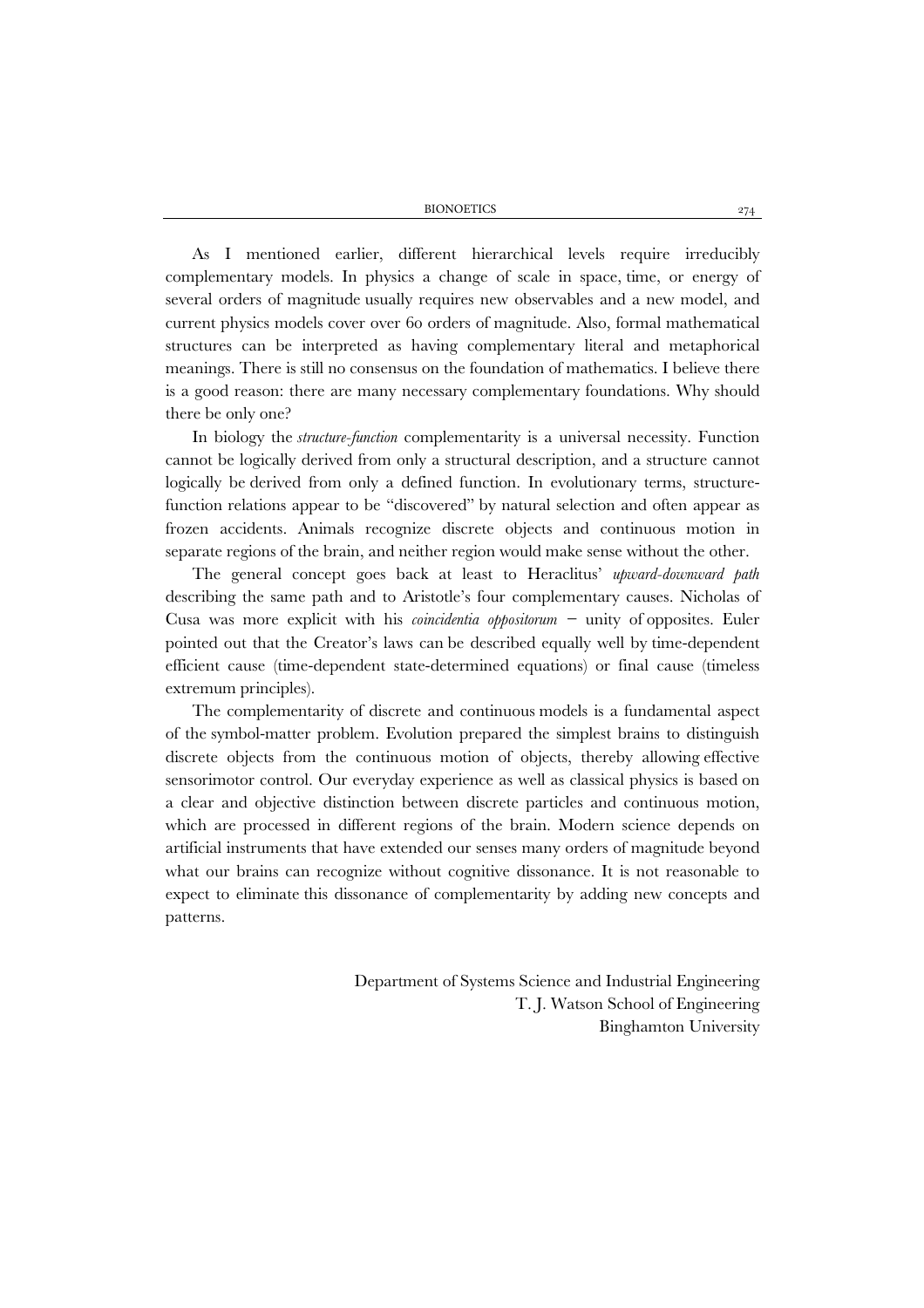### **REFERENCES**

- Bohr, N. 1958. Physical science and the problem of life. *In Atomic Physics and Human Knowledge*, New York: Wiley, p. 101.
- Born, M. 1969. *Physics in My Generation, 2nd ed. Springer Verlag, Chapter title: Symbol and Reality. First published in Universitas Vol. 7 pp. 337-353 (1965) Quote on p. 133.*)
- Born, M. 1959. Dans quelle mesure la mécanique classique peut-elle prédire les trajectoires? *J. Phys. Radium,* 1959, 20 (1), pp.43-50 [To what extent can the classical mechanics predict trajectories?] [https://hal.archives](https://hal.archives-ouvertes.fr/file/index/docid/235987/filename/ajp-jphysrad_1959_20_1_43_0.pdf)[ouvertes.fr/file/index/docid/235987/filename/ajp](https://hal.archives-ouvertes.fr/file/index/docid/235987/filename/ajp-jphysrad_1959_20_1_43_0.pdf)[jphysrad\\_1959\\_20\\_1\\_43\\_0.pdf](https://hal.archives-ouvertes.fr/file/index/docid/235987/filename/ajp-jphysrad_1959_20_1_43_0.pdf)
- Changeaux, J-P. and Dehaene, S. 2011. Experimental and theoretical approaches to conscious processing, *Neuron 70*, pp. 200-227.
- Churchland, P. (2002). *Touching a Nerve*. New York: W. W. Norton. Chapter 9.
- Einstein, A. 1949. Remarks Concerning the Essays Brought together in this Cooperative Volume. In Schilpp, P. A. *Albert Einstein: Philosopher-Scientist*. The Library of Living Philosophers, vol. 7. Evanston, IL: The Library of Living Philosophers. pp. 665-688.
- Hertz, H. 1894. *The Principles of Mechanics*, Dover, NY, 1984, [orig. German ed., *Prinzipien Mechanik*, 1894] Quote: pp.1-2.
- Marx, K. 1845. Individuality in Thought and Desire, *The German Ideology*, published by Marx-Engels Institute, Moscow, 1932.
- Pattee, H. H. 1969. How Does a Molecule Become a Message? *Developmental Biology Supplement* 3:1-16

[<https://www.academia.edu/863859/How\\_does\\_a\\_molecule\\_become\\_a\\_message>](https://www.academia.edu/863859/How_does_a_molecule_become_a_message)

- Pattee, H. H. 1982. Cell Psychology: An Evolutionary Approach to the Symbol-Matter Problem. *Cognition and Brain Theory* 5, no. 4:325-341.
- [<https://www.academia.edu/863857/Cell\\_psychology\\_an\\_evolutionary\\_approach\\_t](https://www.academia.edu/863857/Cell_psychology_an_evolutionary_approach_to_the_symbol-matter_problem) [o\\_the\\_symbol-matter\\_problem>](https://www.academia.edu/863857/Cell_psychology_an_evolutionary_approach_to_the_symbol-matter_problem)
- Pattee, H. H. 2015. Cell phenomena: the first phenomenon. *Progress in Biophysics and Molecular Biology*, Special Issue of on Integral Biomathics: Life Sciences, Mathematics and Phenomenological Philosophy. <http://dx.doi.org/10.1016/j.pbiomolbio.2015.06.010>
- Planck, M.1936. Causality in nature. In *The Philosophy of Physics.* New York: W. W. Norton, p. 55.
- Planck, M. 1960, *A Survey of Physical Theory*. New York: Dover Publications, p. 64.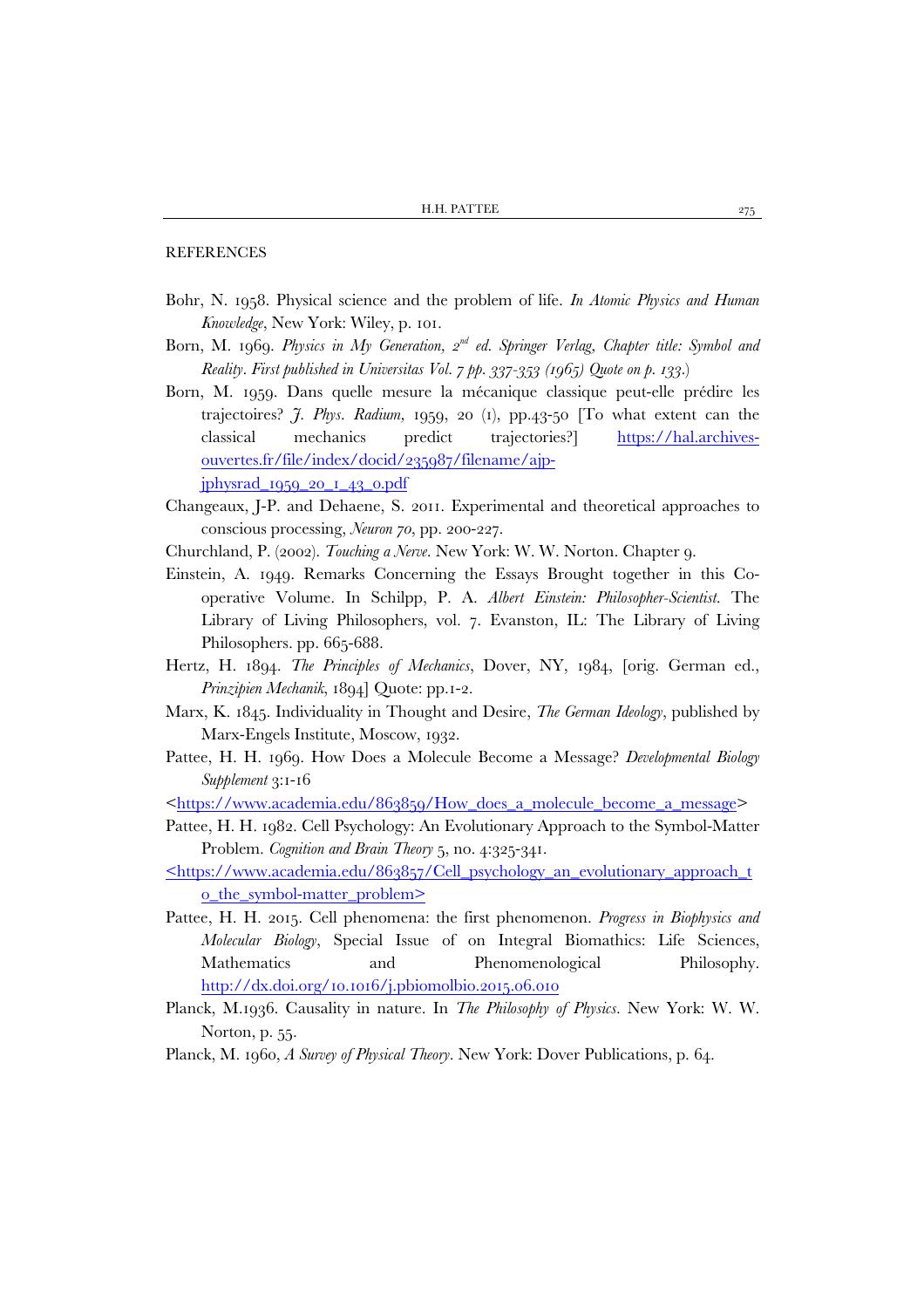Poincaré, H. 1914. *Science and Method*, Chapter 3, Mathematical Discovery, 1914, New York: Dover, p. 58.

Schlosshauer, *et al*: Snapshot poll<http://arxiv.org/pdf/1301.1069v1.pdf>

Schlosshauer, M. 2011. Ed, *Elegance and Enigma*. Springer

von Neumann, J. 1955. *Mathematical Foundations of Quantum Mechanics*, (translated from the German by Robert T. Beyer) Princeton University Press, pp. 419-420 Quote p. 420.

Weyl, H. 1949. *Philosophy of Mathematics and Natural Science*, Princeton Univ. Press, p.144. Wikipedia: Interpretations of QM<http://arxiv.org/pdf/1301.1069v1.pdf>

#### APPENDIX NOTES

H. Weyl, 1949: . . . we cannot help recognizing the statistical concepts, besides those appertaining to strict laws, as truly original. (p. 203).

**Max Planck, 1960:** For it is clear to everybody that there must be an unfathomable gulf between a probability, however small, and an absolute impossibility (p. 64) Thus dynamics and statistics cannot be regarded as interrelated (p. 66).

#### **Einstein on complementary epistemologies:**

**Einstein** (1949). "*Epistemology without contact with science becomes an empty scheme. Science without epistemology is—insofar as it is thinkable at all—primitive and muddled. However, no sooner has the epistemologist, who is seeking a clear system, fought his way through to such a system, than he is inclined to interpret the thought-content of science in the sense of his system and to reject whatever does not fit into his system. The scientist, however, cannot afford to carry his striving for epistemological systematic that far. He accepts gratefully the epistemological conceptual analysis; but the external conditions, which are set for him by the facts of experience, do not permit him to let himself be too much restricted in the construction of his conceptual world by the adherence to an epistemological system. He therefore must appear to the systematic epistemologist as a type of unscrupulous opportunist: he appears as realist insofar as he seeks to describe a world independent of the acts of perception; as idealist insofar as he looks upon the concepts and theories as free inventions of the human spirit (not logically derivable from what is empirically given); as positivist insofar as he considers his concepts and theories justified only to the extent to which they furnish a logical representation of relations among sensory experiences. He may even appear as Platonist or Pythagorean insofar as he considers the viewpoint of logical simplicity as an indispensable and effective tool of his research*."

**Hertz** (1894) was also clear on the limits of subjective knowledge: "As a matter of fact, we do not know, nor have we any means of knowing, whether our conception of things is in conformity with them," except by how our subjective images correspond to our experience.

**Nicholas of Cusa** (1401-1464): *If the transcendental is accessible to us only through the medium of images and symbols, at least let the symbols be as distinct and unambiguous as mathematics will permit.* (*De docta ignorantia*) [Predating Galileo by 150 years: The laws of nature are written in the language of mathematics.]

**Laws and measurements are communicable only by symbol systems**